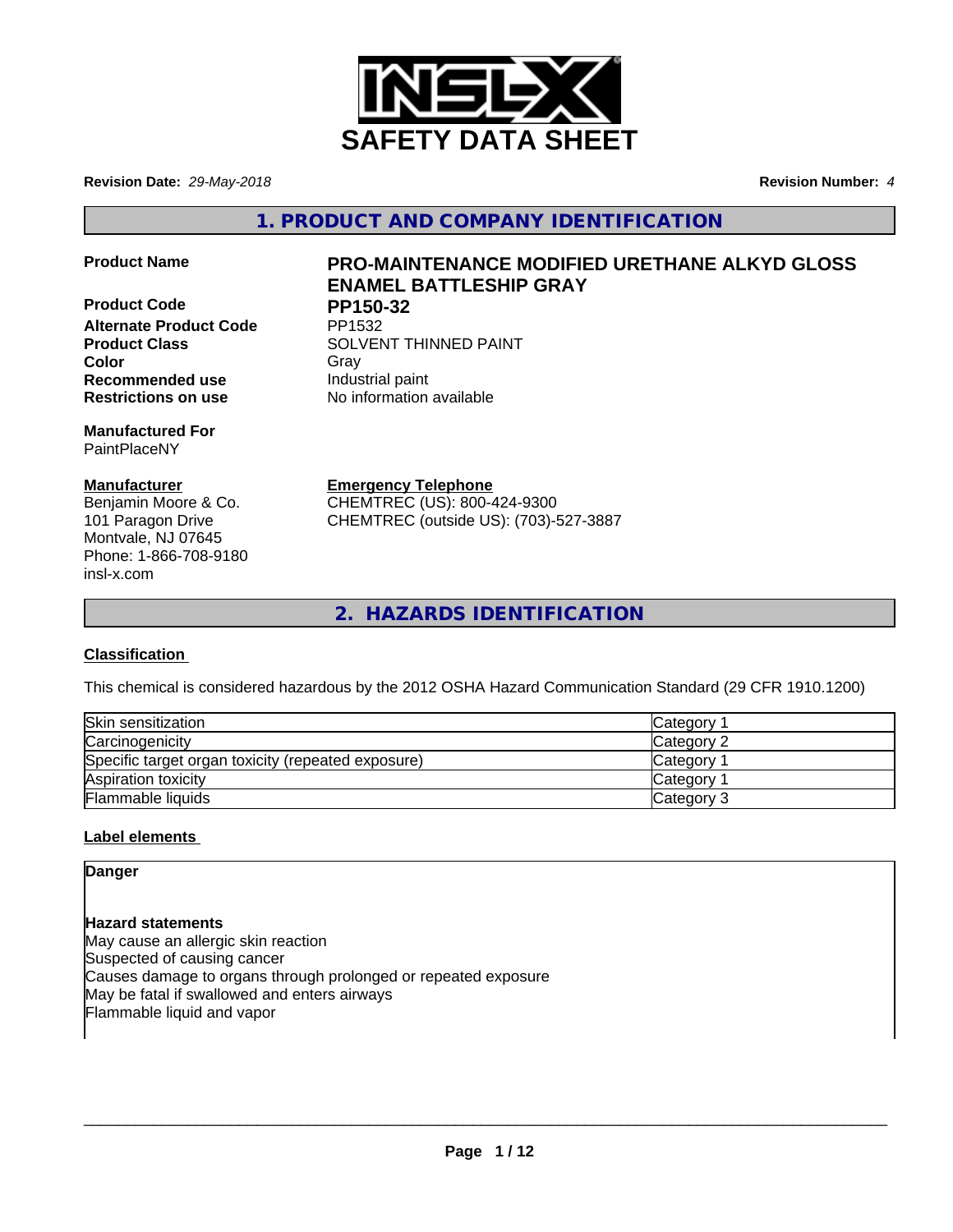# PP150-32 - **PRO-MAINTENANCE MODIFIED**<br>URETHANE ALKYD GLOSS ENAMEL BATTLESHIP<br>GRAY **URETHANE ALKYD GLOSS ENAMEL BATTLESHIP GRAY**



**Odor** solvent

## **Precautionary Statements - Prevention**

Obtain special instructions before use Do not handle until all safety precautions have been read and understood Use personal protective equipment as required Contaminated work clothing should not be allowed out of the workplace Wear protective gloves Do not breathe dust/fume/gas/mist/vapors/spray Wash face, hands and any exposed skin thoroughly after handling Do not eat, drink or smoke when using this product Keep away from heat, hot surfaces, sparks, open flames and other ignition sources. No smoking Keep container tightly closed Ground/bond container and receiving equipment Use explosion-proof electrical/ventilating/lighting/equipment Use only non-sparking tools Take precautionary measures against static discharge

### **Precautionary Statements - Response**

IF exposed or concerned: Get medical advice/attention **Skin** If skin irritation or rash occurs: Get medical advice/attention Wash contaminated clothing before reuse IF ON SKIN (or hair): Remove/Take off immediately all contaminated clothing. Rinse skin with water/shower **Ingestion** IF SWALLOWED: Immediately call a POISON CENTER or doctor/physician Do NOT induce vomiting **Fire** In case of fire: Use CO2, dry chemical, or foam for extinction

## **Precautionary Statements - Storage**

Store locked up Store in a well-ventilated place. Keep cool

### **Precautionary Statements - Disposal**

Dispose of contents/container to an approved waste disposal plant

### **Hazards not otherwise classified (HNOC)**

Rags, steel wool or waste soaked with this product may spontaneously catch fire if improperly discarded

### **Other information**

No information available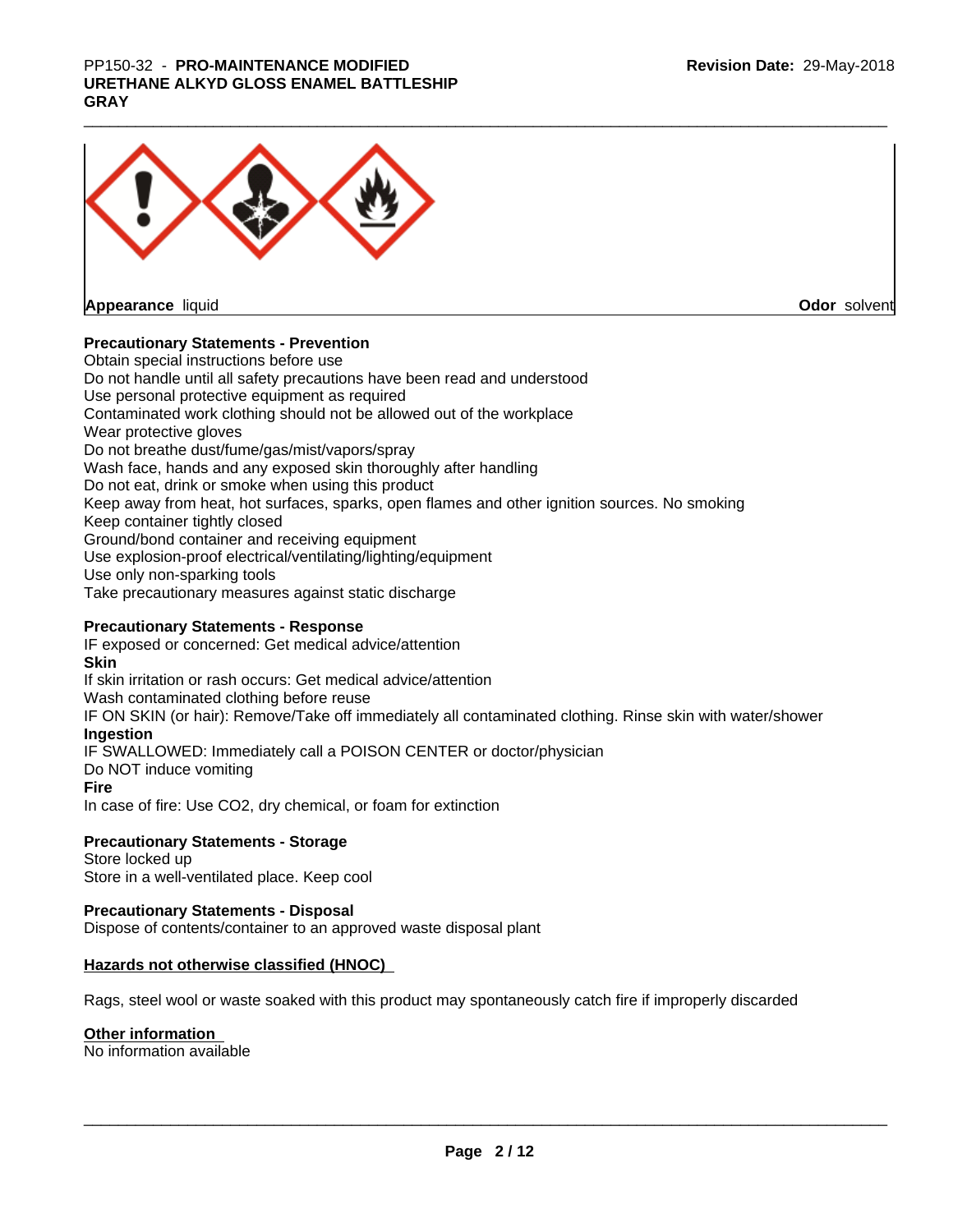## **Other hazards**

 **CAUTION:** All floor coatings may become slippery when wet. Where non-skid characteristics are desired, a small amount of clean sand may be added. Stir often during application.

## **3. COMPOSITION/INFORMATION ON INGREDIENTS**

| <b>Chemical name</b>                       | <b>CAS No.</b> | Weight-% |
|--------------------------------------------|----------------|----------|
| Limestone                                  | 1317-65-3      | 25       |
| Stoddard solvent                           | 8052-41-3      | 15       |
| Distillates, petroleum, hydrotreated light | 64742-47-8     |          |
| Titanium dioxide                           | 13463-67-7     |          |
| Cobalt bis(2-ethylhexanoate)               | 136-52-7       | 0.5      |
| Carbon black                               | 1333-86-4      | 0.5      |
| Methyl ethyl ketoxime                      | 96-29-7        | 0.5      |
| Ethyl benzene                              | $100 - 41 - 4$ | 0.5      |

|                                                  | 4. FIRST AID MEASURES                                                                                                                                                                                                               |
|--------------------------------------------------|-------------------------------------------------------------------------------------------------------------------------------------------------------------------------------------------------------------------------------------|
| <b>General Advice</b>                            | If symptoms persist, call a physician. Show this safety data sheet to the doctor in<br>attendance.                                                                                                                                  |
| <b>Eye Contact</b>                               | Immediately flush with plenty of water. After initial flushing, remove any contact<br>lenses and continue flushing for at least 15 minutes. Keep eye wide open while<br>rinsing. If symptoms persist, call a physician.             |
| <b>Skin Contact</b>                              | Wash off immediately with soap and plenty of water while removing all<br>contaminated clothes and shoes. If skin irritation persists, call a physician. Wash<br>clothing before reuse. Destroy contaminated articles such as shoes. |
| <b>Inhalation</b>                                | Move to fresh air. If symptoms persist, call a physician.<br>If not breathing, give artificial respiration. Call a physician immediately.                                                                                           |
| Ingestion                                        | Clean mouth with water and afterwards drink plenty of water. Do not induce<br>vomiting without medical advice. Never give anything by mouth to an unconscious<br>person. Consult a physician.                                       |
| <b>Protection Of First-Aiders</b>                | Use personal protective equipment.                                                                                                                                                                                                  |
| <b>Most Important</b><br><b>Symptoms/Effects</b> | May cause allergic skin reaction.                                                                                                                                                                                                   |
| <b>Notes To Physician</b>                        | Treat symptomatically.                                                                                                                                                                                                              |

**5. FIRE-FIGHTING MEASURES**

| <b>Suitable Extinguishing Media</b>             | Foam, dry powder or water. Use extinguishing measures<br>that are appropriate to local circumstances and the<br>surrounding environment. |
|-------------------------------------------------|------------------------------------------------------------------------------------------------------------------------------------------|
| <b>Protective Equipment And Precautions For</b> | As in any fire, wear self-contained breathing apparatus                                                                                  |
| <b>Firefighters</b>                             | pressure-demand, MSHA/NIOSH (approved or equivalent)                                                                                     |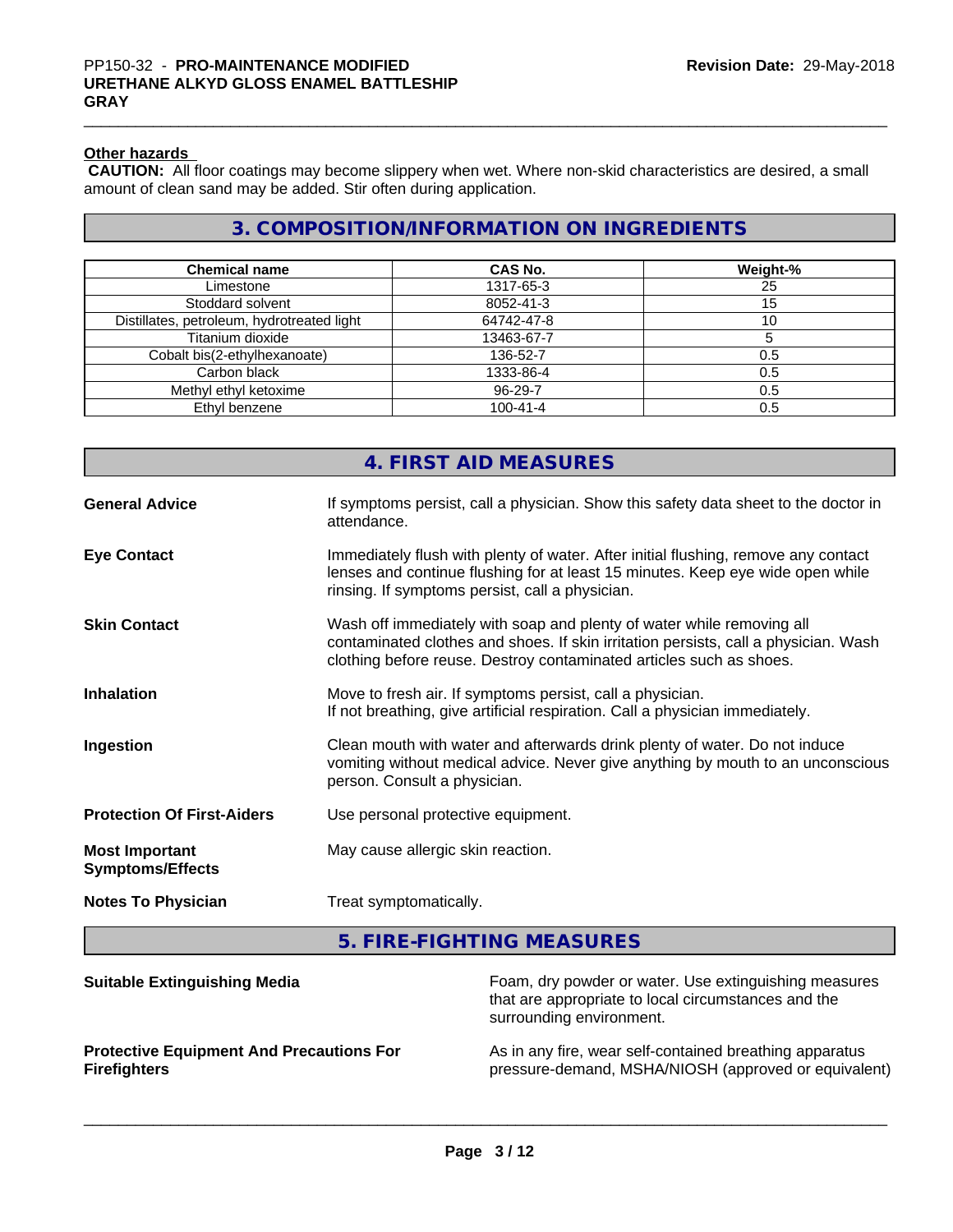|                                                                                  | and full protective gear.                                                                                                                                                                                                                              |
|----------------------------------------------------------------------------------|--------------------------------------------------------------------------------------------------------------------------------------------------------------------------------------------------------------------------------------------------------|
| <b>Specific Hazards Arising From The Chemical</b>                                | Combustible material. Closed containers may rupture if<br>exposed to fire or extreme heat. Keep product and empty<br>container away from heat and sources of ignition. Thermal<br>decomposition can lead to release of irritating gases and<br>vapors. |
| <b>Sensitivity To Mechanical Impact</b>                                          | No.                                                                                                                                                                                                                                                    |
| <b>Sensitivity To Static Discharge</b>                                           | Yes                                                                                                                                                                                                                                                    |
| <b>Flash Point Data</b><br>Flash Point (°F)<br>Flash Point (°C)<br><b>Method</b> | 106<br>41<br><b>PMCC</b>                                                                                                                                                                                                                               |
| <b>Flammability Limits In Air</b>                                                |                                                                                                                                                                                                                                                        |
| Lower flammability limit:<br><b>Upper flammability limit:</b>                    | Not available<br>Not available                                                                                                                                                                                                                         |
| <b>Flammability: 2</b><br><b>NFPA</b><br>Health: 1                               | <b>Special: Not Applicable</b><br><b>Instability: 0</b>                                                                                                                                                                                                |
| <b>NFPA Legend</b><br>0 - Not Hazardous                                          |                                                                                                                                                                                                                                                        |

- 
- 1 Slightly
- 2 Moderate
- 3 High
- 4 Severe

*The ratings assigned are only suggested ratings, the contractor/employer has ultimate responsibilities for NFPA ratings where this system is used.*

*Additional information regarding the NFPA rating system is available from the National Fire Protection Agency (NFPA) at www.nfpa.org.*

|                                  | 6. ACCIDENTAL RELEASE MEASURES                                                                                                                                                                                                                                                                             |
|----------------------------------|------------------------------------------------------------------------------------------------------------------------------------------------------------------------------------------------------------------------------------------------------------------------------------------------------------|
| <b>Personal Precautions</b>      | Use personal protective equipment. Remove all sources of ignition.                                                                                                                                                                                                                                         |
| <b>Other Information</b>         | Prevent further leakage or spillage if safe to do so. Do not allow material to<br>contaminate ground water system. Prevent product from entering drains. Do not<br>flush into surface water or sanitary sewer system. Local authorities should be<br>advised if significant spillages cannot be contained. |
| <b>Environmental precautions</b> | See Section 12 for additional Ecological Information.                                                                                                                                                                                                                                                      |
| <b>Methods for Cleaning Up</b>   | Dam up. Soak up with inert absorbent material. Pick up and transfer to properly<br>labeled containers. Clean contaminated surface thoroughly.                                                                                                                                                              |
|                                  | 7. HANDLING AND STORAGE                                                                                                                                                                                                                                                                                    |
| Uondling                         | Les only in arso provided with appropriate exhaust ventilation. De not breather                                                                                                                                                                                                                            |

**Handling Example 20** Use only in area provided with appropriate exhaust ventilation. Do not breathe vapors or spray mist. Wear personal protective equipment. Take precautionary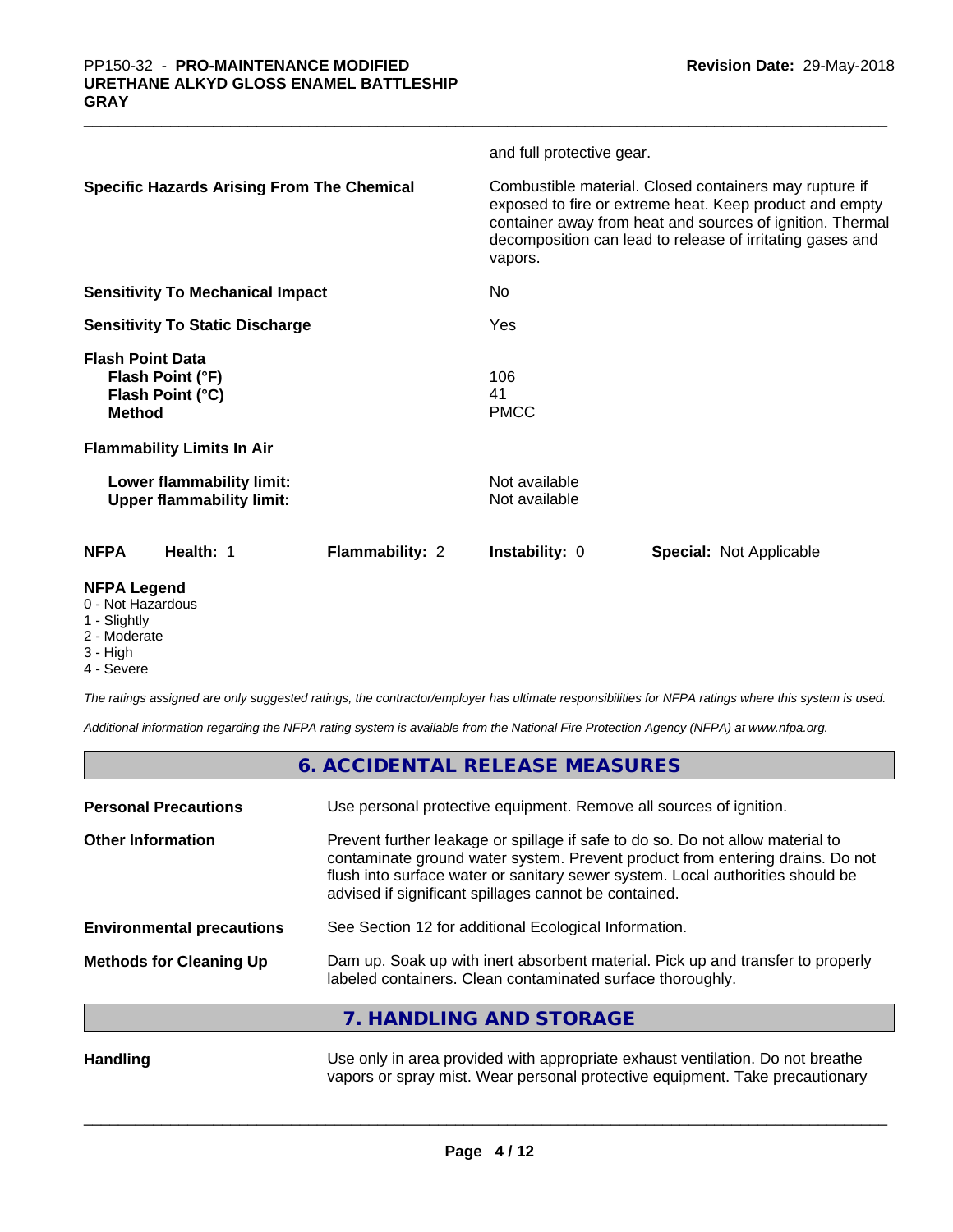measures against static discharges. To avoid ignition of vapors by static electricity discharge, all metal parts of the equipment must be grounded. Keep away from open flames, hot surfaces and sources of ignition.

**Storage** Keep containers tightly closed in a dry, cool and well-ventilated place. Keep away from heat. Keep away from open flames, hot surfaces and sources of ignition. Keep in properly labeled containers. Keep out of the reach of children.

> **DANGER** - Rags, steel wool or waste soaked with this product may spontaneously catch fire if improperly discarded. Immediately after use, place rags, steel wool or waste in a sealed water-filled metal container.

**Incompatible Materials Incompatible with strong acids and bases and strong oxidizing agents.** 

## **8. EXPOSURE CONTROLS / PERSONAL PROTECTION**

### **Exposure Limits**

| <b>Chemical name</b> | <b>ACGIH TLV</b>         | <b>OSHA PEL</b>              |
|----------------------|--------------------------|------------------------------|
| Limestone            | N/E                      | 15 mg/m <sup>3</sup> - TWA   |
|                      |                          | $5 \text{ mg/m}^3$ - TWA     |
| Stoddard solvent     | 100 ppm - $TWA$          | 500 ppm - TWA                |
|                      |                          | 2900 mg/m <sup>3</sup> - TWA |
| Titanium dioxide     | 10 mg/m $3$ - TWA        | 15 mg/m $3$ - TWA            |
| Carbon black         | $3 \text{ mg/m}^3$ - TWA | $3.5 \text{ mg/m}^3$ - TWA   |
| Ethyl benzene        | 20 ppm - TWA             | 100 ppm - TWA                |
|                      |                          | 435 mg/m <sup>3</sup> - TWA  |

#### **Legend**

ACGIH - American Conference of Governmental Industrial Hygienists Exposure Limits OSHA - Occupational Safety & Health Administration Exposure Limits N/E - Not Established

**Engineering Measures** Ensure adequate ventilation, especially in confined areas.

## **Personal Protective Equipment**

| <b>Eye/Face Protection</b><br><b>Skin Protection</b><br><b>Respiratory Protection</b> | Safety glasses with side-shields.<br>Long sleeved clothing. Protective gloves.<br>In operations where exposure limits are exceeded, use a NIOSH approved<br>respirator that has been selected by a technically qualified person for the specific<br>work conditions. When spraying the product or applying in confined areas, wear a<br>NIOSH approved respirator specified for paint spray or organic vapors. |
|---------------------------------------------------------------------------------------|----------------------------------------------------------------------------------------------------------------------------------------------------------------------------------------------------------------------------------------------------------------------------------------------------------------------------------------------------------------------------------------------------------------|
| <b>Hygiene Measures</b>                                                               | Avoid contact with skin, eyes and clothing. Remove and wash contaminated<br>clothing before re-use. Wash thoroughly after handling. When using do not eat,<br>drink or smoke.                                                                                                                                                                                                                                  |

## **9. PHYSICAL AND CHEMICAL PROPERTIES**

**Appearance** liquid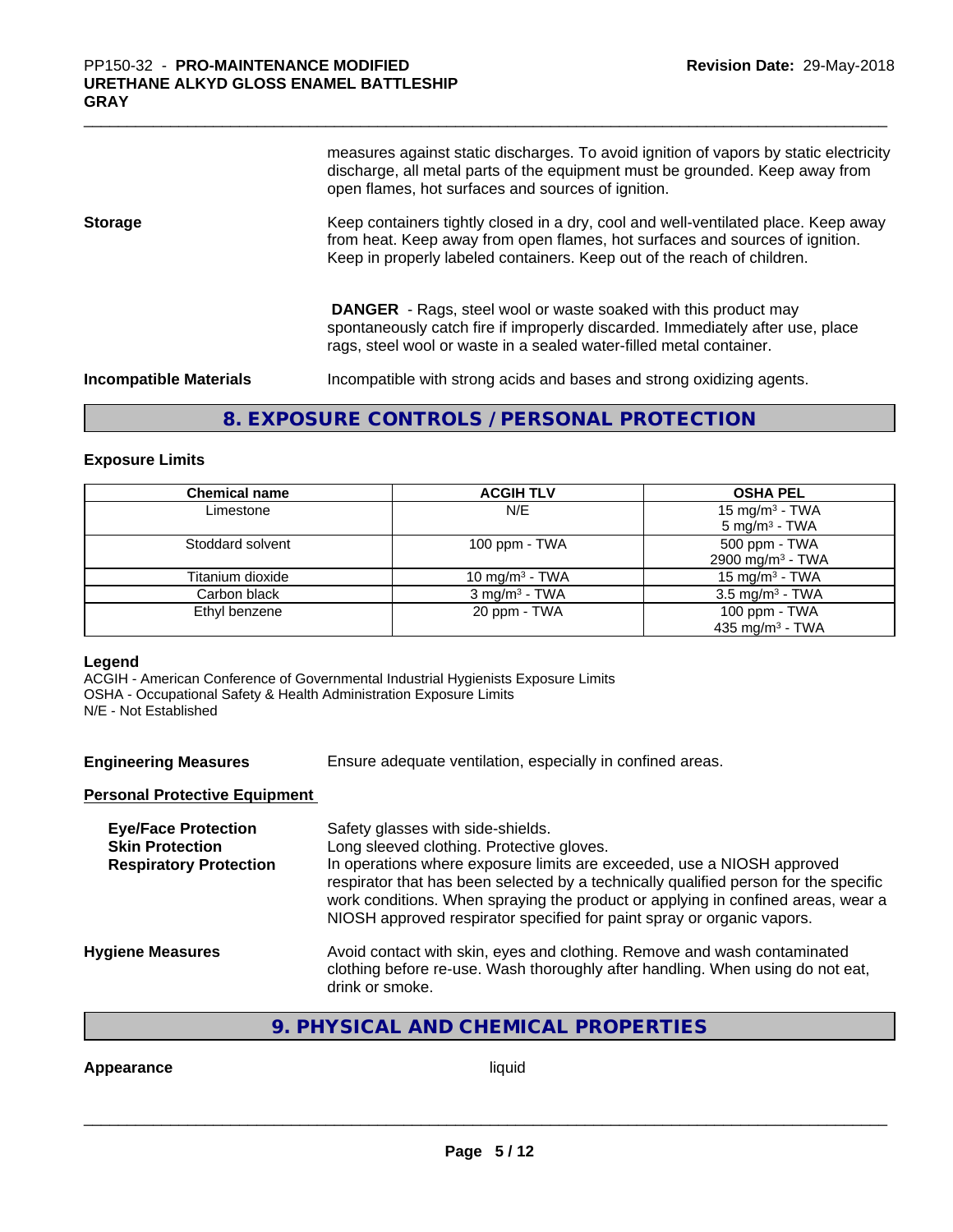**Odor** solvent **Odor Threshold** No information available **Density (lbs/gal)** 9.40 - 9.50 **Specific Gravity** 1.12 - 1.14<br> **pH** No informa **pH**<br>
Viscosity (cps) The Contract of the Contract of No information available<br>
No information available **Solubility(ies)** No information available in the solution of the solution of the solution available in the solution of the solution of the solution of the solution of the solution of the solution of the solution of the so **Water solubility** No information available **Evaporation Rate No information available No information available Vapor pressure @20 °C (kPa)** No information available **Vapor density No information available No** information available **Wt. % Solids** 60 - 70<br> **Vol. % Solids** 45 - 55 **Vol. % Solids Wt. % Volatiles** 30 - 40 **Vol. % Volatiles** 45 - 55 **VOC Regulatory Limit (g/L)** <340 **Boiling Point (°F)** 212 **Boiling Point (°C)** 100<br> **Preezing Point (°F)** No i **Freezing Point (°C)** The state of the Monometer of Noinformation available **Flash Point (°F)** 106 **Flash Point (°C)** 41 **Method** PMCC **Flammability (solid, gas)** Not applicable **Upper flammability limit:** No information available **Lower flammability limit:** No information available **Lower** flammability limit: **Autoignition Temperature (°F)** No information available **Autoignition Temperature (°C)** No information available **Decomposition Temperature (°F)** No information available **Decomposition Temperature (°C)** No information available **Partition coefficient** No information available

**Viscosity (cps)** No information available **Freezing Point (°F)** No information available

## **10. STABILITY AND REACTIVITY**

| <b>Reactivity</b>                         | Not Applicable                                                                           |
|-------------------------------------------|------------------------------------------------------------------------------------------|
| <b>Chemical Stability</b>                 | Stable under normal conditions. Hazardous polymerisation<br>does not occur.              |
| <b>Conditions to avoid</b>                | Keep away from open flames, hot surfaces, static<br>electricity and sources of ignition. |
| <b>Incompatible Materials</b>             | Incompatible with strong acids and bases and strong<br>oxidizing agents.                 |
| <b>Hazardous Decomposition Products</b>   | Thermal decomposition can lead to release of irritating<br>gases and vapors.             |
| <b>Possibility of hazardous reactions</b> | None under normal conditions of use.                                                     |

## **11. TOXICOLOGICAL INFORMATION**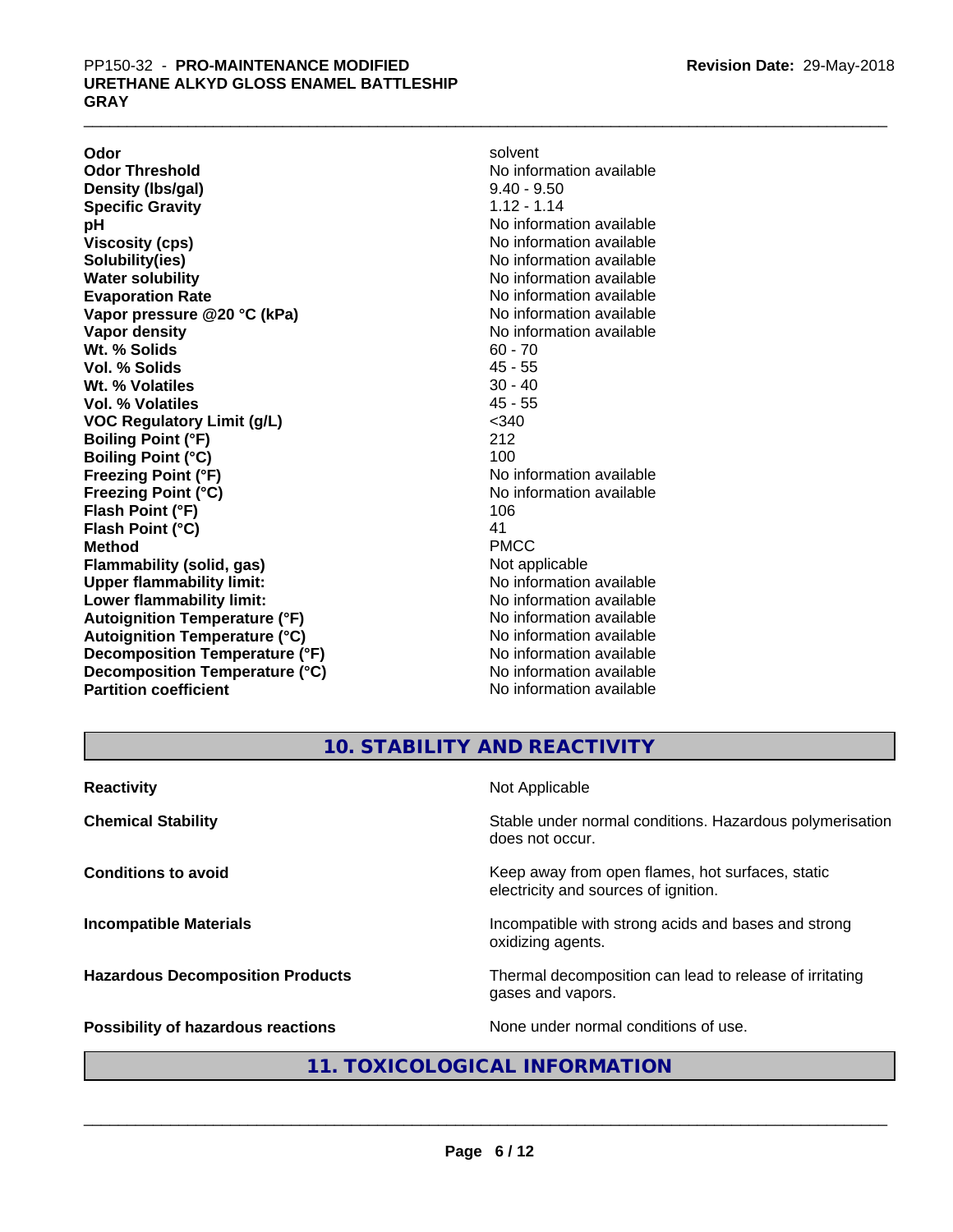| <b>Product Information</b>               |                                                                                                                                                                                                                                                                                  |
|------------------------------------------|----------------------------------------------------------------------------------------------------------------------------------------------------------------------------------------------------------------------------------------------------------------------------------|
| Information on likely routes of exposure |                                                                                                                                                                                                                                                                                  |
| <b>Principal Routes of Exposure</b>      | Eye contact, skin contact and inhalation.                                                                                                                                                                                                                                        |
| <b>Acute Toxicity</b>                    |                                                                                                                                                                                                                                                                                  |
| <b>Product Information</b>               | Repeated or prolonged exposure to organic solvents may lead to permanent brain<br>and nervous system damage. Intentional misuse by deliberately concentrating and<br>inhaling vapors may be harmful or fatal.                                                                    |
|                                          | Symptoms related to the physical, chemical and toxicological characteristics                                                                                                                                                                                                     |
| <b>Symptoms</b>                          | No information available.                                                                                                                                                                                                                                                        |
|                                          | Delayed and immediate effects as well as chronic effects from short and long-term exposure                                                                                                                                                                                       |
| Eye contact                              | Contact with eyes may cause irritation.                                                                                                                                                                                                                                          |
| <b>Skin contact</b>                      | May cause skin irritation and/or dermatitis. Prolonged skin contact may defat the                                                                                                                                                                                                |
| Ingestion                                | skin and produce dermatitis.<br>Ingestion may cause irritation to mucous membranes. Small amounts of this<br>product aspirated into the respiratory system during ingestion or vomiting may                                                                                      |
| <b>Inhalation</b>                        | cause mild to severe pulmonary injury, possibly progressing to death.<br>High vapor / aerosol concentrations are irritating to the eyes, nose, throat and<br>lungs and may cause headaches, dizziness, drowsiness, unconsciousness, and<br>other central nervous system effects. |
| <b>Sensitization</b>                     | May cause an allergic skin reaction.                                                                                                                                                                                                                                             |
| <b>Neurological Effects</b>              | No information available.                                                                                                                                                                                                                                                        |
| <b>Mutagenic Effects</b>                 | No information available.                                                                                                                                                                                                                                                        |
| <b>Reproductive Effects</b>              | No information available.                                                                                                                                                                                                                                                        |
| <b>Developmental Effects</b>             | No information available.                                                                                                                                                                                                                                                        |
| <b>Target organ effects</b>              | No information available.                                                                                                                                                                                                                                                        |
| <b>STOT - repeated exposure</b>          | No information available.                                                                                                                                                                                                                                                        |
| <b>STOT - single exposure</b>            | No information available.                                                                                                                                                                                                                                                        |
| Other adverse effects                    | No information available.                                                                                                                                                                                                                                                        |
| <b>Aspiration Hazard</b>                 | May be harmful if swallowed and enters airways. Small amounts of this product<br>aspirated into the respiratory system during ingestion or vomiting may cause mild<br>to severe pulmonary injury, possibly progressing to death.                                                 |

## **Numerical measures of toxicity**

**The following values are calculated based on chapter 3.1 of the GHS document**

| <b>ATEmix (oral)</b>   | 53128 mg/kg |
|------------------------|-------------|
| <b>ATEmix (dermal)</b> | 26017 mg/kg |

### **Component Information**

## **Acute Toxicity**

Stoddard solvent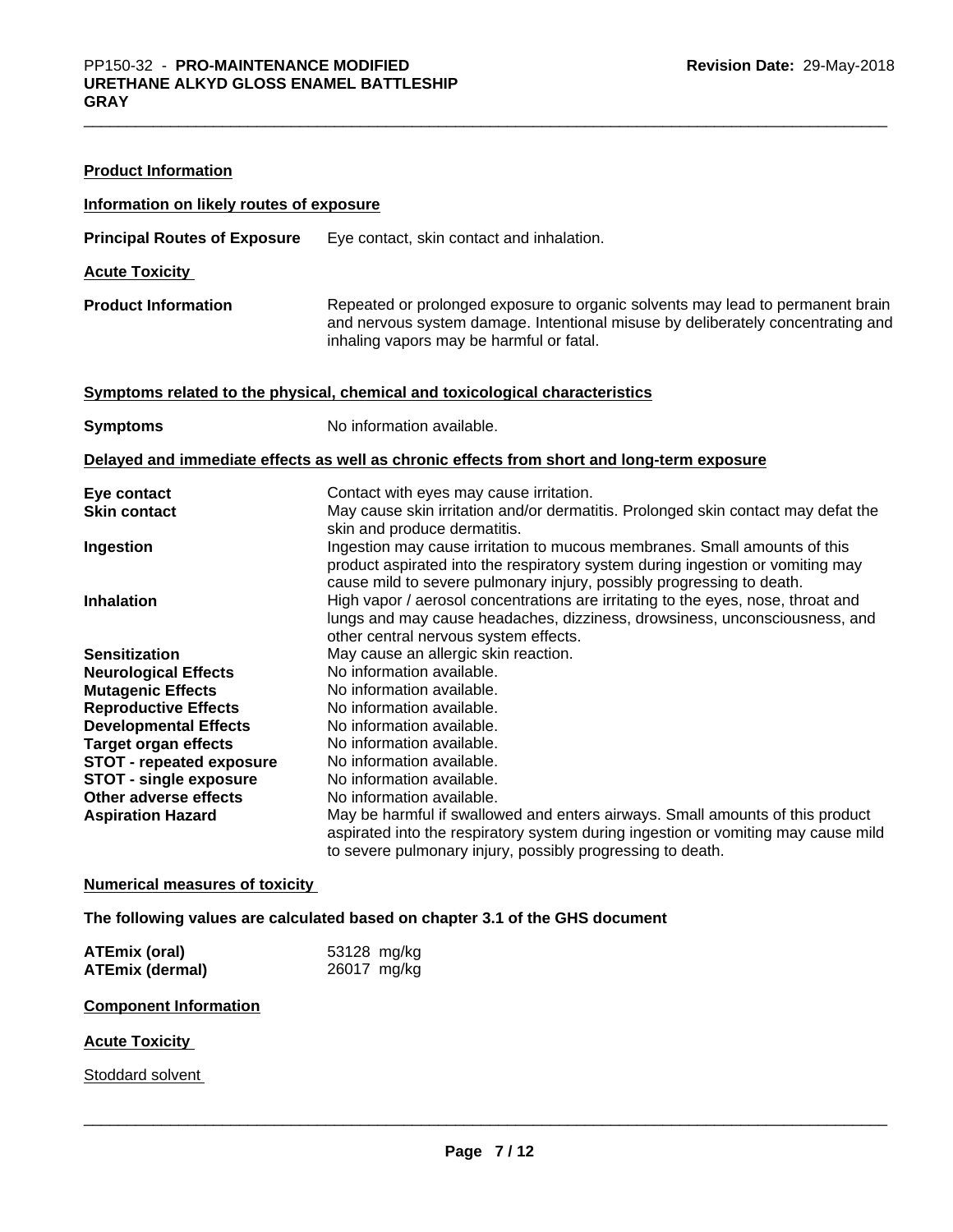# PP150-32 - **PRO-MAINTENANCE MODIFIED**<br>URETHANE ALKYD GLOSS ENAMEL BATTLESHIP<br>GRAY **URETHANE ALKYD GLOSS ENAMEL BATTLESHIP GRAY**

LD50 Oral: > 5,000 mg/kg (Rat) LD50 Dermal: > 3160 mg/kg (Rabbit) LC50 Inhalation (Vapor): > 6.1 mg/L (Rat) Distillates, petroleum, hydrotreated light LD50 Oral: > 5,000 mg/kg (Rat) LD50 Dermal: > 3,000 mg/kg (Rabbit) Titanium dioxide LD50 Oral: > 10000 mg/kg (Rat) Carbon black LD50 Oral: > 15400 mg/kg (Rat) LD50 Dermal: > 3000 mg/kg (Rabbit) Methyl ethyl ketoxime LD50 Oral: 930 mg/kg (Rat) LD50 Dermal: 200 µL/kg (Rabbit) LC50 Inhalation (Vapor): > 4.8 mg/L (Rat) Ethyl benzene LD50 Oral: mg/kg (Rat) LD50 Dermal: > mg/kg (Rabbit) LC50 Inhalation (Vapor): mg/m<sup>3</sup> (Rat, 2 hr.)

## **Carcinogenicity**

*The information below indicateswhether each agency has listed any ingredient as a carcinogen:.*

| <b>Chemical name</b>         | <b>IARC</b>         | <b>NTP</b> | <b>OSHA</b> |
|------------------------------|---------------------|------------|-------------|
|                              | 2B - Possible Human |            | Listed      |
| Titanium dioxide             | Carcinogen          |            |             |
|                              | 2B - Possible Human |            | Listed      |
| Cobalt bis(2-ethylhexanoate) | Carcinogen          |            |             |
|                              | 2B - Possible Human |            | Listed      |
| Carbon black                 | Carcinogen          |            |             |
|                              | 2B - Possible Human |            | Listed      |
| Ethyl benzene                | Carcinogen          |            |             |

• Although IARC has classified titanium dioxide as possibly carcinogenic to humans (2B), their summary concludes: "No significant exposure to titanium dioxide is thought to occur during the use of products in which titanium dioxide is bound to other materials, such as paint."

• Cobalt and cobalt compounds are listed as possible human carcinogens by IARC (2B). However, there is inadequate evidence of the carcinogenicity of cobalt and cobalt compounds in humans.

## **Legend**

IARC - International Agency for Research on Cancer NTP - National Toxicity Program OSHA - Occupational Safety & Health Administration

**12. ECOLOGICAL INFORMATION**

## **Ecotoxicity Effects**

The environmental impact of this product has not been fully investigated.

## **Product Information**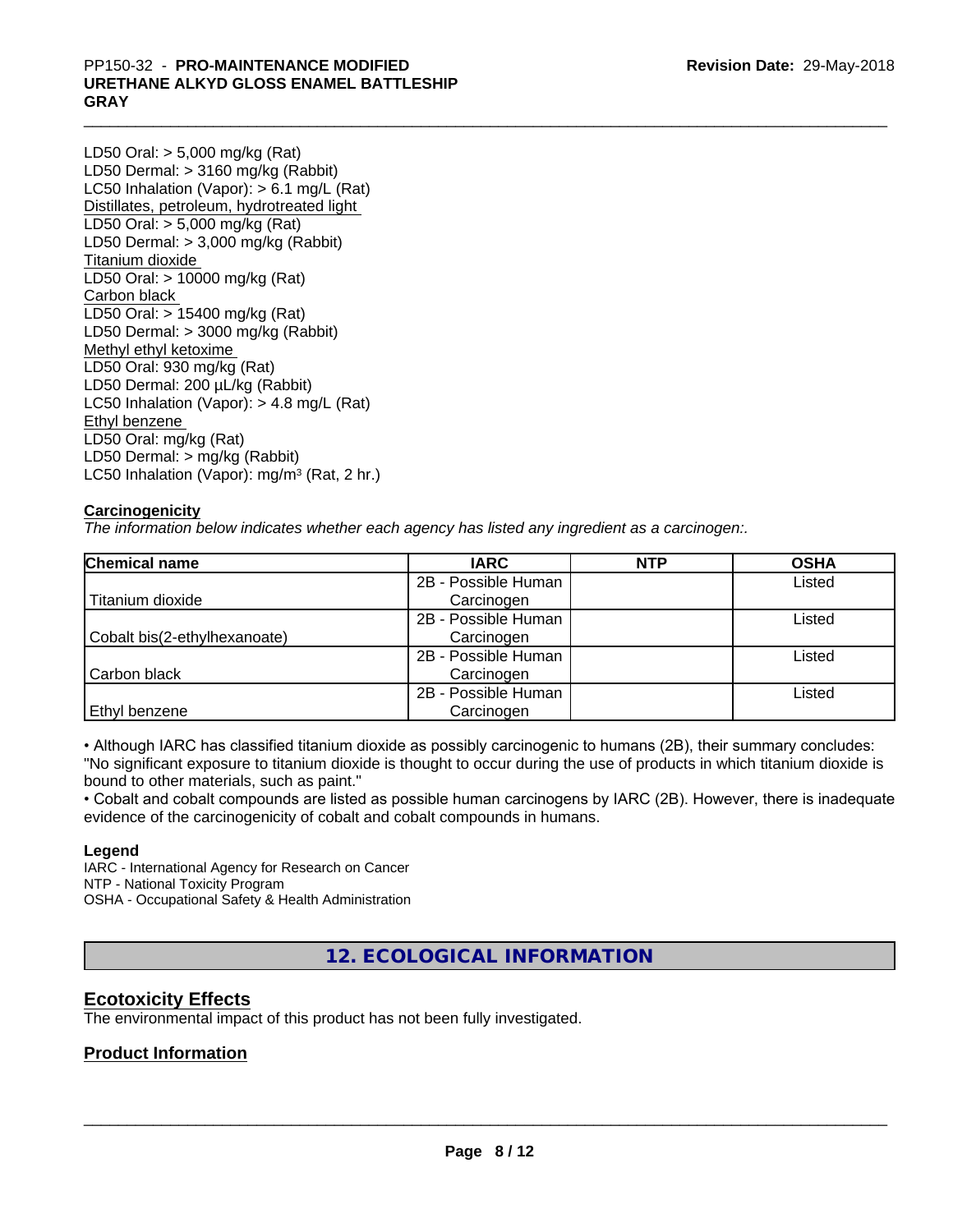#### **Acute Toxicity to Fish** No information available

**Acute Toxicity to Aquatic Invertebrates**

No information available

**Acute Toxicity to Aquatic Plants**

No information available

## **Persistence / Degradability**

No information available.

### **Bioaccumulation**

No information available.

## **Mobility in Environmental Media**

No information available.

### **Ozone**

No information available

## **Component Information**

## **Acute Toxicity to Fish**

Titanium dioxide  $LCS0:$  > 1000 mg/L (Fathead Minnow - 96 hr.) Methyl ethyl ketoxime LC50: 48 mg/L (Bluegill sunfish - 96 hr.) Ethyl benzene LC50: 12.1 mg/L (Fathead Minnow - 96 hr.)

## **Acute Toxicity to Aquatic Invertebrates**

Methyl ethyl ketoxime EC50: 750 mg/L (Daphnia magna - 48 hr.) Ethyl benzene EC50: 1.8 mg/L (Daphnia magna - 48 hr.)

### **Acute Toxicity to Aquatic Plants**

Ethyl benzene EC50: 4.6 mg/L (Green algae (Scenedesmus subspicatus), 72 hrs.)

## **13. DISPOSAL CONSIDERATIONS**

Waste Disposal Method Dispose of in accordance with federal, state, and local regulations. Local requirements may vary, consult your sanitation department or state-designated environmental protection agency for more disposal options.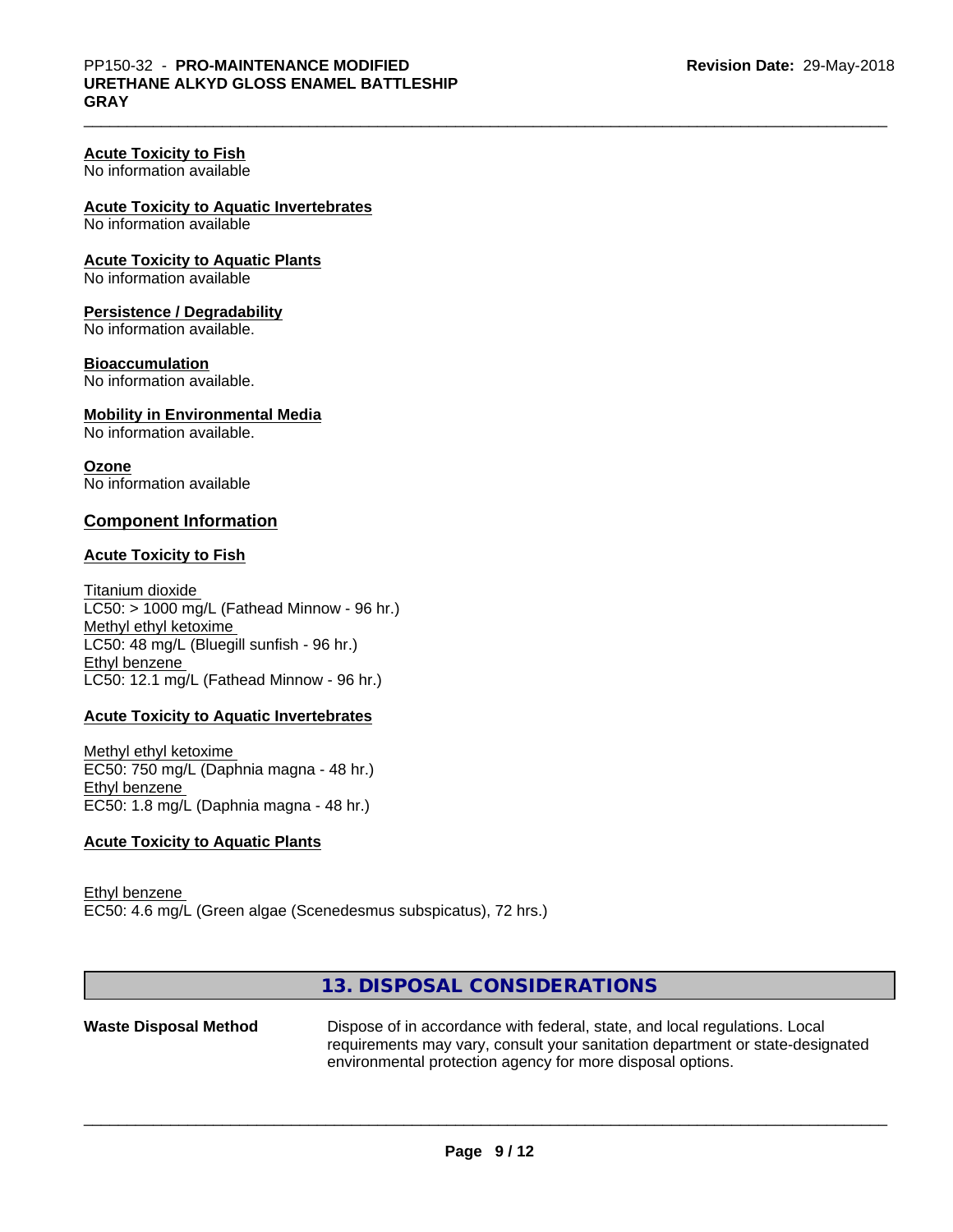| <b>Empty Container Warning</b>        | Emptied containers may retain product residue. Follow label warnings even after<br>container is emptied. Residual vapors may explode on ignition.                                                                                 |  |  |  |  |
|---------------------------------------|-----------------------------------------------------------------------------------------------------------------------------------------------------------------------------------------------------------------------------------|--|--|--|--|
|                                       | <b>14. TRANSPORT INFORMATION</b>                                                                                                                                                                                                  |  |  |  |  |
| <b>DOT</b>                            |                                                                                                                                                                                                                                   |  |  |  |  |
| <b>Proper Shipping Name</b>           | <b>PAINT</b>                                                                                                                                                                                                                      |  |  |  |  |
| <b>Hazard class</b>                   | 3                                                                                                                                                                                                                                 |  |  |  |  |
| UN-No.                                | <b>UN1263</b>                                                                                                                                                                                                                     |  |  |  |  |
| <b>Packing Group</b>                  | Ш                                                                                                                                                                                                                                 |  |  |  |  |
| <b>Description</b>                    | UN1263, PAINT, 3, III, Marine Pollutant (Stoddard solvent)                                                                                                                                                                        |  |  |  |  |
|                                       | In the US this material may be reclassified as a Combustible Liquid and is not regulated in containers of less than<br>119 gallons (450 liters) via surface transportation (refer to 49CFR173.120(b)(2) for further information). |  |  |  |  |
| <b>ICAO / IATA</b>                    | Contact the preparer for further information.                                                                                                                                                                                     |  |  |  |  |
| IMDG / IMO                            | Contact the preparer for further information.                                                                                                                                                                                     |  |  |  |  |
|                                       | <b>15. REGULATORY INFORMATION</b>                                                                                                                                                                                                 |  |  |  |  |
| <b>International Inventories</b>      |                                                                                                                                                                                                                                   |  |  |  |  |
| <b>TSCA: United States</b>            | Yes - All components are listed or exempt.                                                                                                                                                                                        |  |  |  |  |
| DSL: Canada                           | Yes - All components are listed or exempt.                                                                                                                                                                                        |  |  |  |  |
|                                       |                                                                                                                                                                                                                                   |  |  |  |  |
| <b>Federal Regulations</b>            |                                                                                                                                                                                                                                   |  |  |  |  |
| SARA 311/312 hazardous categorization |                                                                                                                                                                                                                                   |  |  |  |  |
| Acute health hazard                   | Yes                                                                                                                                                                                                                               |  |  |  |  |
| <b>Chronic Health Hazard</b>          | <b>Yes</b>                                                                                                                                                                                                                        |  |  |  |  |
| Fire hazard                           | Yes                                                                                                                                                                                                                               |  |  |  |  |
| Sudden release of pressure hazard     | No                                                                                                                                                                                                                                |  |  |  |  |
| Reactive Hazard                       | No                                                                                                                                                                                                                                |  |  |  |  |

### **SARA 313**

Section 313 of Title III of the Superfund Amendments and Reauthorization Act of 1986 (SARA). This product contains a chemical or chemicals which are subject to the reporting requirements of the Act and Title 40 of the Code of Federal Regulations, Part 372:

| <b>Chemical name</b>                                                                                                    | CAS No.        | Weight-% | <b>CERCLA/SARA 313</b><br>(de minimis concentration) |  |  |  |  |
|-------------------------------------------------------------------------------------------------------------------------|----------------|----------|------------------------------------------------------|--|--|--|--|
| Ethyl benzene                                                                                                           | $100 - 41 - 4$ | 0.5      | 0.1                                                  |  |  |  |  |
| Clean Air Act, Section 112 Hazardous Air Pollutants (HAPs) (see 40 CFR 61)<br>This product contains the following HAPs: |                |          |                                                      |  |  |  |  |
|                                                                                                                         |                |          |                                                      |  |  |  |  |
| <b>Chemical name</b>                                                                                                    | CAS No.        | Weight-% | <b>Hazardous Air Pollutant</b>                       |  |  |  |  |
|                                                                                                                         |                |          |                                                      |  |  |  |  |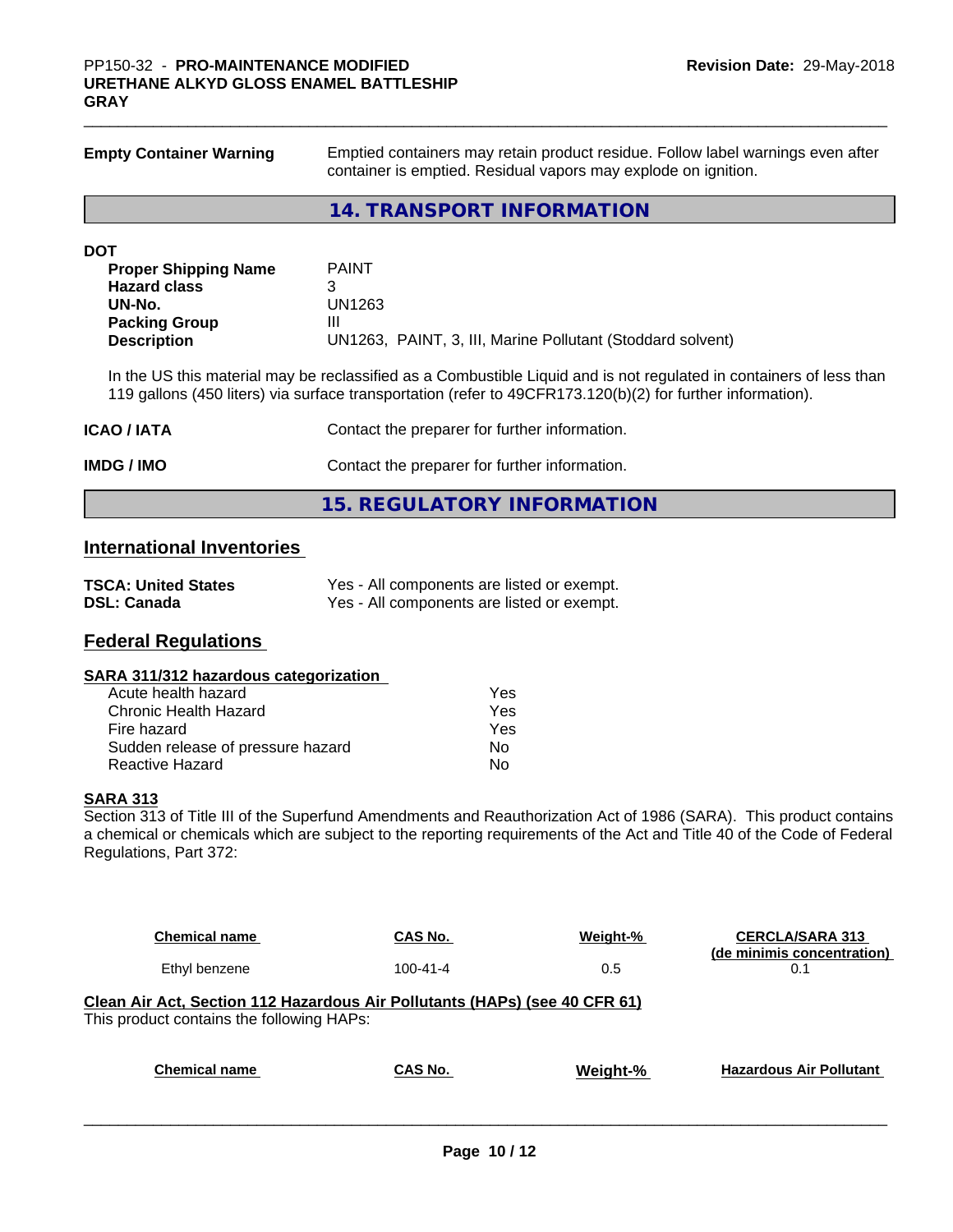|               |          |            | (HAP)       |
|---------------|----------|------------|-------------|
| Ethyl benzene | 100-41-4 | ∪.∪<br>- - | Listed<br>. |

## **US State Regulations**

## **California Proposition 65**

**AN** WARNING: Cancer and Reproductive Harm– www.P65warnings.ca.gov

## **State Right-to-Know**

| <b>Chemical name</b> | <b>Massachusetts</b> | <b>New Jersey</b> | Pennsylvania |
|----------------------|----------------------|-------------------|--------------|
| Limestone            |                      |                   |              |
| Stoddard solvent     |                      |                   |              |
| Titanium dioxide     |                      |                   |              |
| Carbon black         |                      |                   |              |

#### **Legend**

X - Listed

# **16. OTHER INFORMATION**

**HMIS** - **Health:** 1\* **Flammability:** 2 **Reactivity:** 0 **PPE:** -

### **HMIS Legend**

- 0 Minimal Hazard
- 1 Slight Hazard
- 2 Moderate Hazard
- 3 Serious Hazard
- 4 Severe Hazard
- Chronic Hazard

X - Consult your supervisor or S.O.P. for "Special" handling instructions.

*Note: The PPE rating has intentionally been left blank. Choose appropriate PPE that will protect employees from the hazards the material will present under the actual normal conditions of use.*

*Caution: HMISÒ ratings are based on a 0-4 rating scale, with 0 representing minimal hazards or risks, and 4 representing significant hazards or risks. Although HMISÒ ratings are not required on MSDSs under 29 CFR 1910.1200, the preparer, has chosen to provide them. HMISÒ ratings are to be used only in conjunction with a fully implemented HMISÒ program by workers who have received appropriate HMISÒ training. HMISÒ is a registered trade and service mark of the NPCA. HMISÒ materials may be purchased exclusively from J. J. Keller (800) 327-6868.*

 **WARNING!** If you scrape, sand, or remove old paint, you may release lead dust. LEAD IS TOXIC. EXPOSURE TO LEAD DUST CAN CAUSE SERIOUS ILLNESS, SUCH AS BRAIN DAMAGE, ESPECIALLY IN CHILDREN. PREGNANT WOMEN SHOULD ALSO AVOID EXPOSURE.Wear a NIOSH approved respirator to control lead exposure. Clean up carefully with a HEPA vacuum and a wet mop. Before you start, find out how to protect yourself and your family by contacting the National Lead Information Hotline at 1-800-424-LEAD or log on to www.epa.gov/lead.

**Prepared By** Product Stewardship Department Benjamin Moore & Co. 101 Paragon Drive